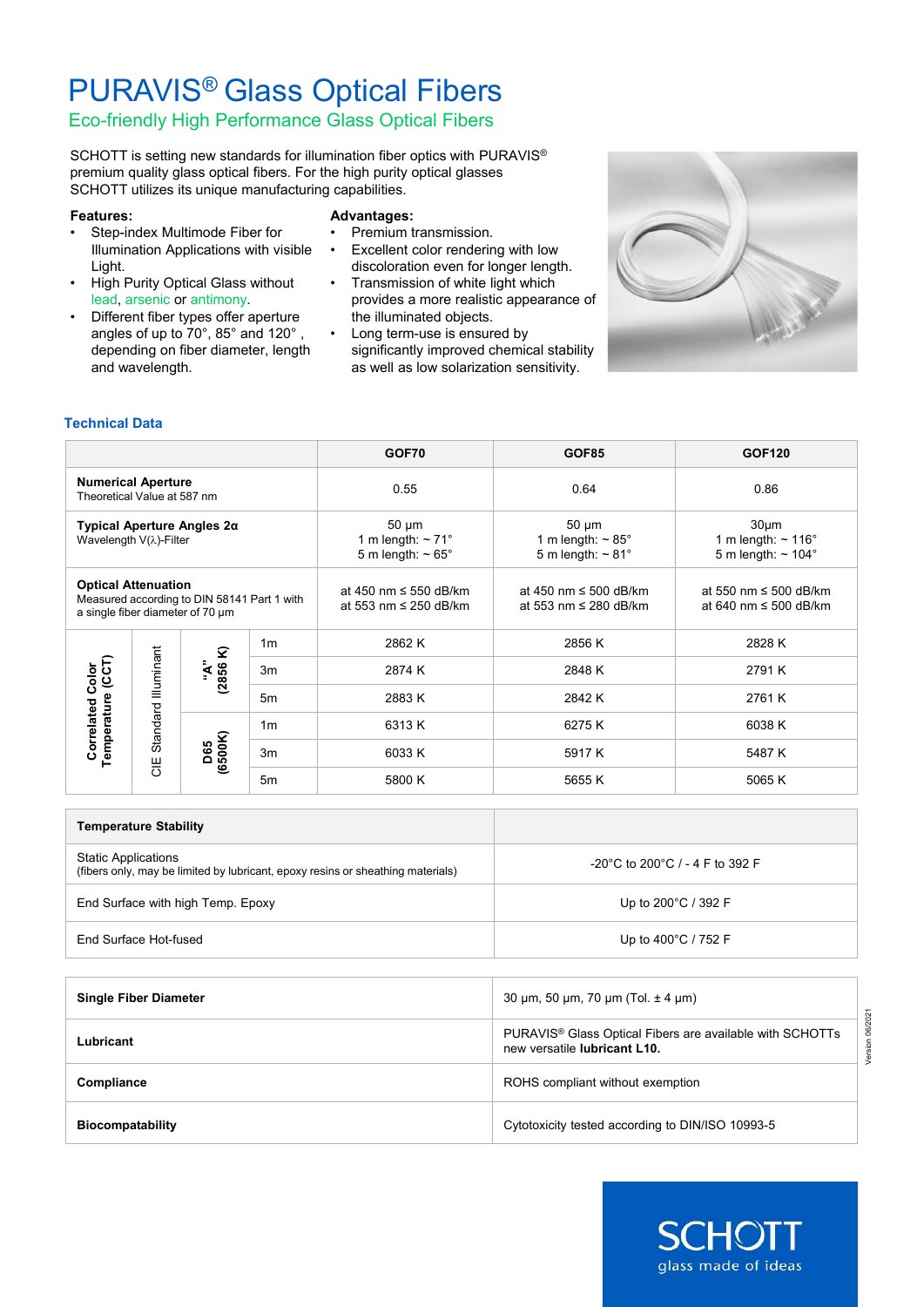### **Optical Properties of PURAVIS**®

GOF70: Smaller angle fiber for focussed areas

 $rac{1}{300}$ 

B

10%

**Transmission** (Measured according to DIN 58 141 Part 2)



GOF70-50µm-3m .... GOF70-50µm-5m



#### GOF85: Mid range angle fiber for versatile applications

 $\ddotsc$ 

300 500 700 900 1.100

Wavelength / nm



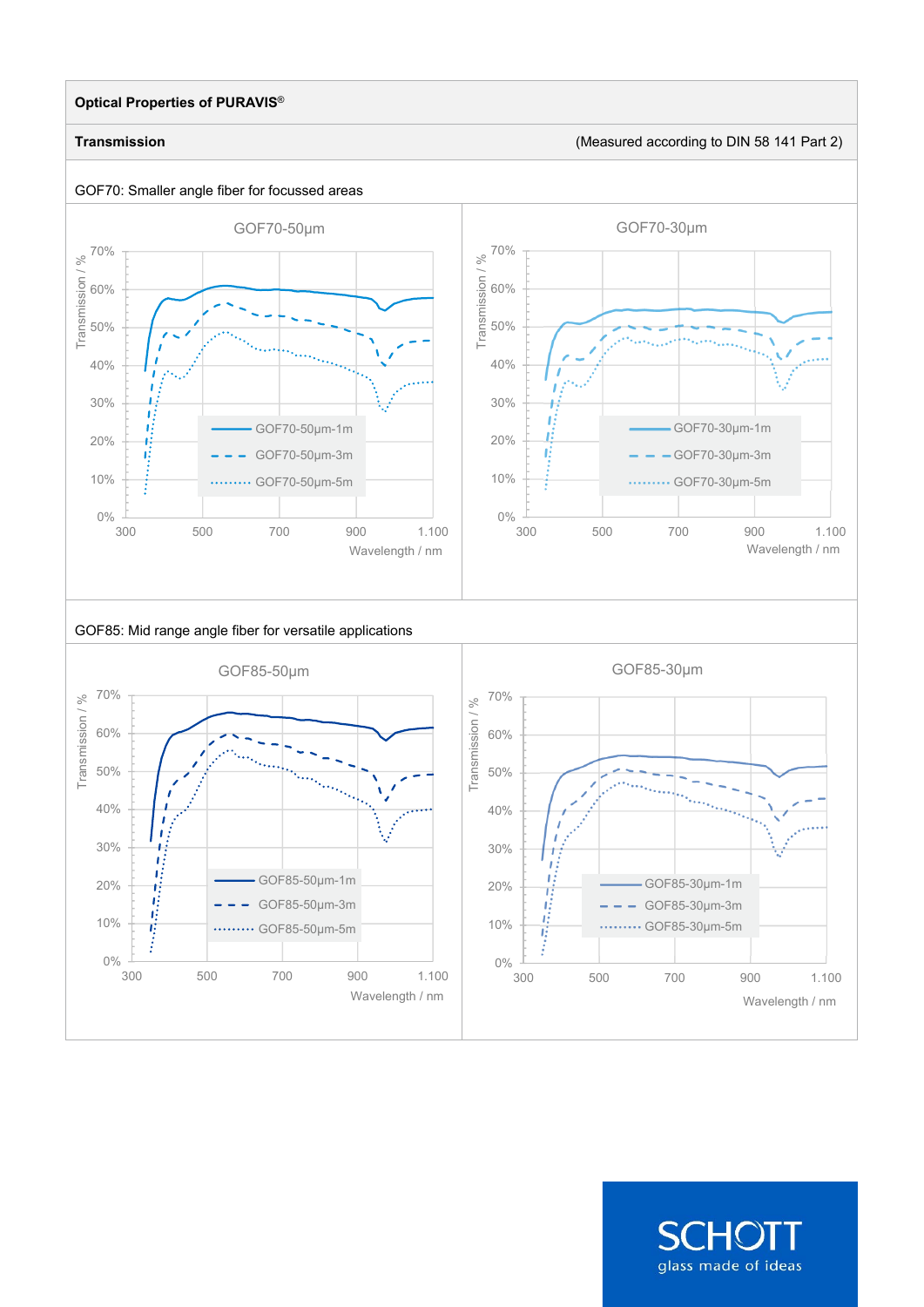#### **Optical Properties of PURAVIS**®

#### **Transmission** (Measured according to DIN 58 141 Part 2)



#### **Transmission**

Transmission of a fiber bundle depends on

- the intrinsic attenuation of the core glass,
- packing fraction of fibers,
- core/clad ratio,
- quality of end surface polish,
- Fresnel reflections at the end surfaces and
- length of the fiber bundle.

The displayed transmission curves represent **SCHOTT's typical manufacturing level** for fiber bundles with PURAVIS<sup>®</sup> fibers with 30 and 50 um fiber diameter. The curves for 50 µm also represent the transmission level for 70 µm fibers, due to the same core/clad ratio.

#### **Solarization**

The intrinsic attenuation of the PURAVIS® core glass materials can increase by induced attenuation due to photo-oxidation and other effects by short wavelength radiation.

Degree of Solarization depends on

- Wavelength  $(UV \gg 400 \text{ nm} > 450 \text{ nm})$
- Power density and length
- Coherency (Laser light sources have stronger effects).

Solarization effects are partly reversible by temperature and time.

Depending on intensity levels and respective spectra each light source/fiber set-up must be tested individually. Please contact your SCHOTT sales representative for further details.

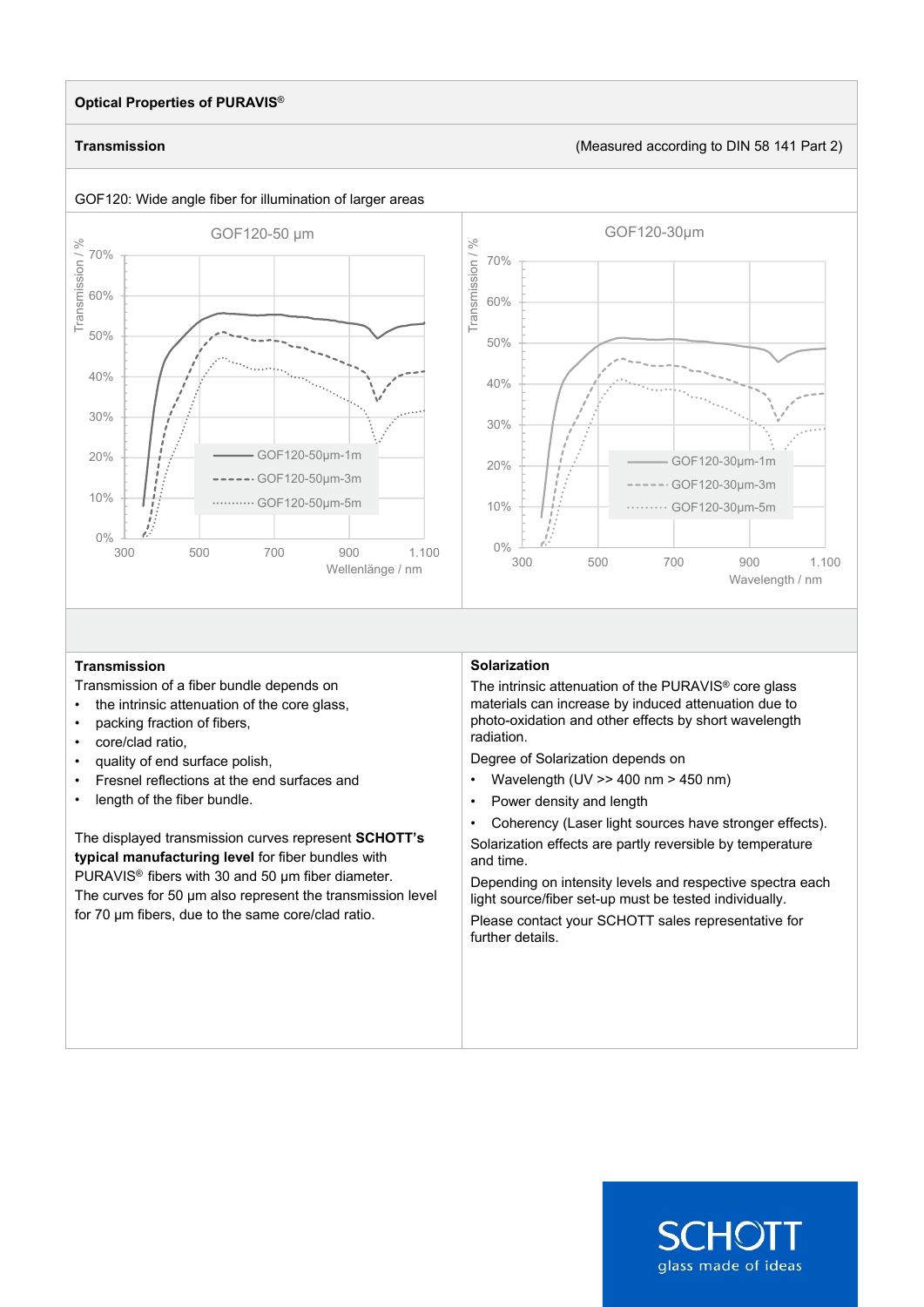#### **Numerical Aperture / Acceptance Angle (**Measured according to DIN 58 141 Part 3)



SCHOI glass made of ideas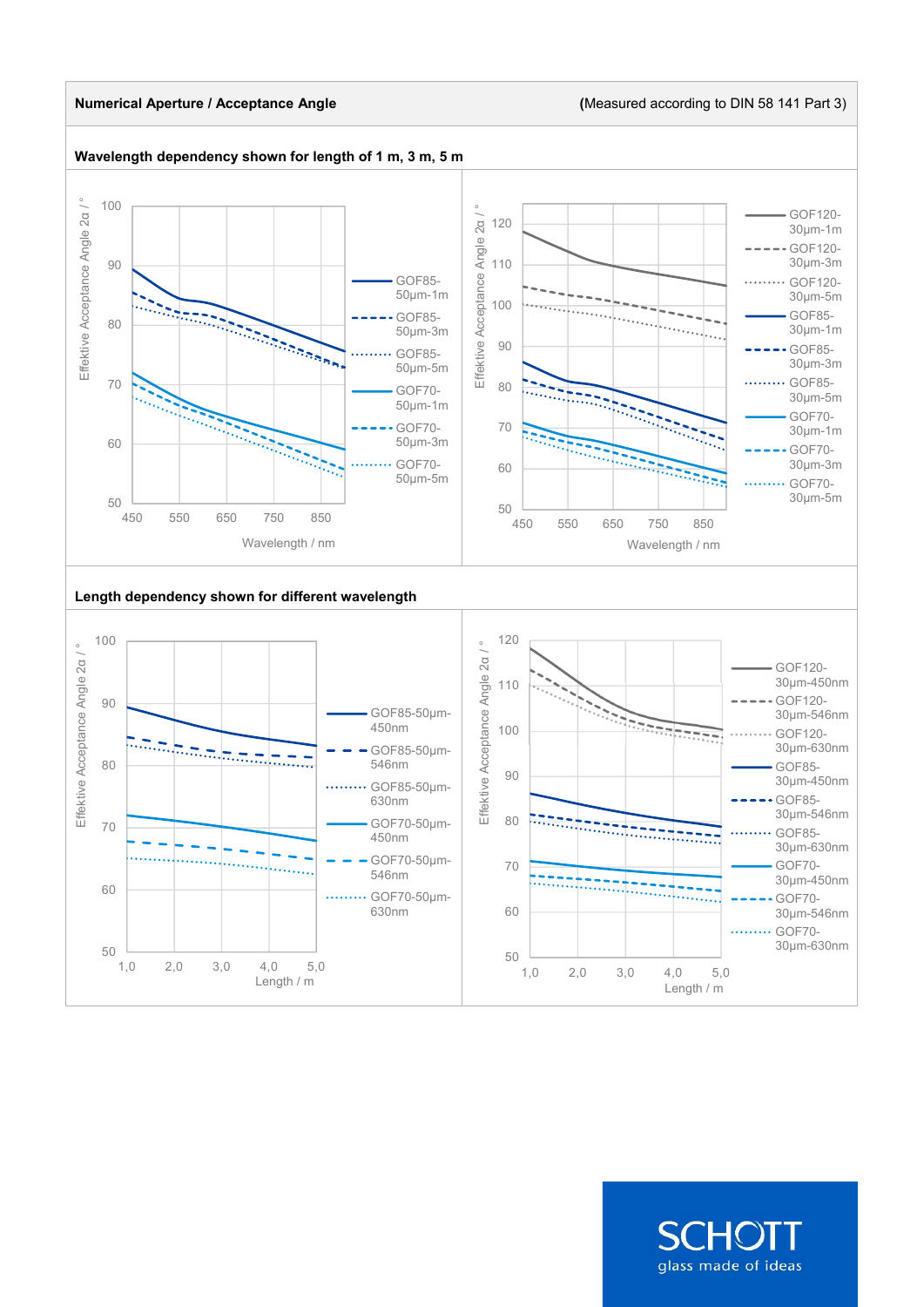| Long Term Stability of PURAVIS <sup>®</sup> - Chemical Stability                                                                                                                   |                                                                            |       |              |        |  |  |  |
|------------------------------------------------------------------------------------------------------------------------------------------------------------------------------------|----------------------------------------------------------------------------|-------|--------------|--------|--|--|--|
| Core and cladding glasses have high chemical resistance classes,<br>which ensure long-term stability over lifetime under repeated                                                  | <b>Chemical Resistance</b><br><b>Classes</b>                               | GOF70 | <b>GOF85</b> | GOF120 |  |  |  |
| reprocessing cycles.                                                                                                                                                               | Acid resistance class SR<br>(acc. to ISO 8424:1996)                        | 1.0   | 1.0          | 1.2    |  |  |  |
| <b>Sample Preparation</b><br>Samples: Fiber bundle Ø2.4 mm, length 100 mm, bonded into<br>stain-less steel tube                                                                    | Alkali resistance class AR<br>(acc. to ISO 10629:1996)                     | 1.0   | 1.0          | 1.0    |  |  |  |
| Prior to each measurement: Cleaning of end surface with with<br>5% V/V acetic acid<br>Rel. transmission measured according to DIN 58 141 Part 2;<br>Aperture of light beam: NA 0.1 | Climatic resistance class<br>CR (acc. to proposed<br>standard ISO/WD13384) | 1.0   | 1.0          | 1.0    |  |  |  |
| Measurement wavelength: $\lambda$ = 535 nm                                                                                                                                         | Stain resistance class: FR                                                 | 0     | 0            | 0      |  |  |  |





fibers perform differently during reprocessing.

GOF70 and GOF85 show no decrease during block cycles in the thermal disinfector and slight decrease in the autoclave.

The GOF120 shows no decrease in the autoclave and a significant decrease in the thermal disinfector with citric acid as a neutralizer.

Tests of the GOF120 with different neutralization agents in thermal disinfector cleaning alternating with autoclaving show only a slight decrease when neutralized with deionized water.

**SCHOT** 

glass made of ideas